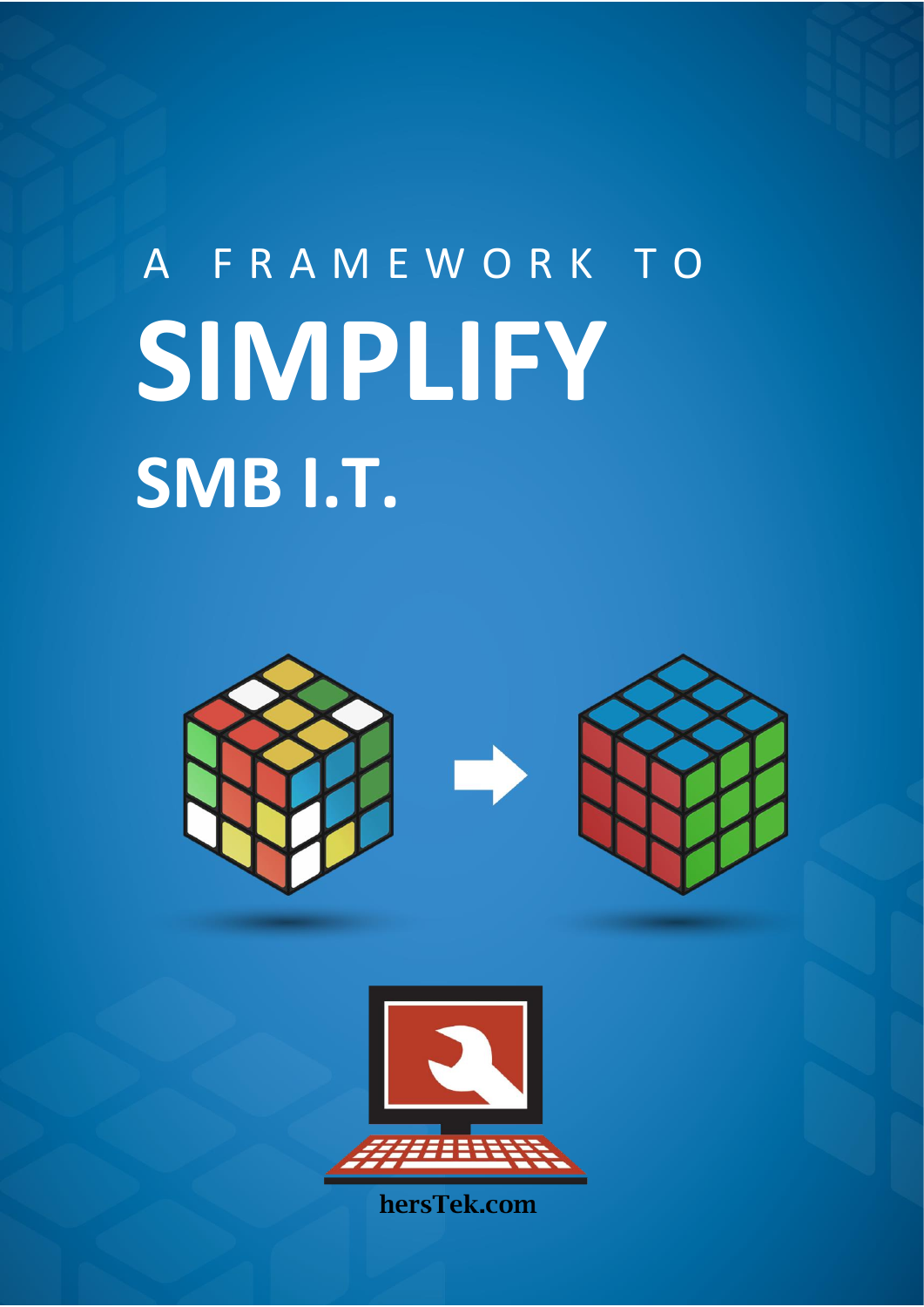The cyber environment is growing increasingly complex. With new cyber risks, more remote workers, and IT evolving, it can be a lot for a small business owner to manage.

This eBook shares a framework for essential tech that every business needs.

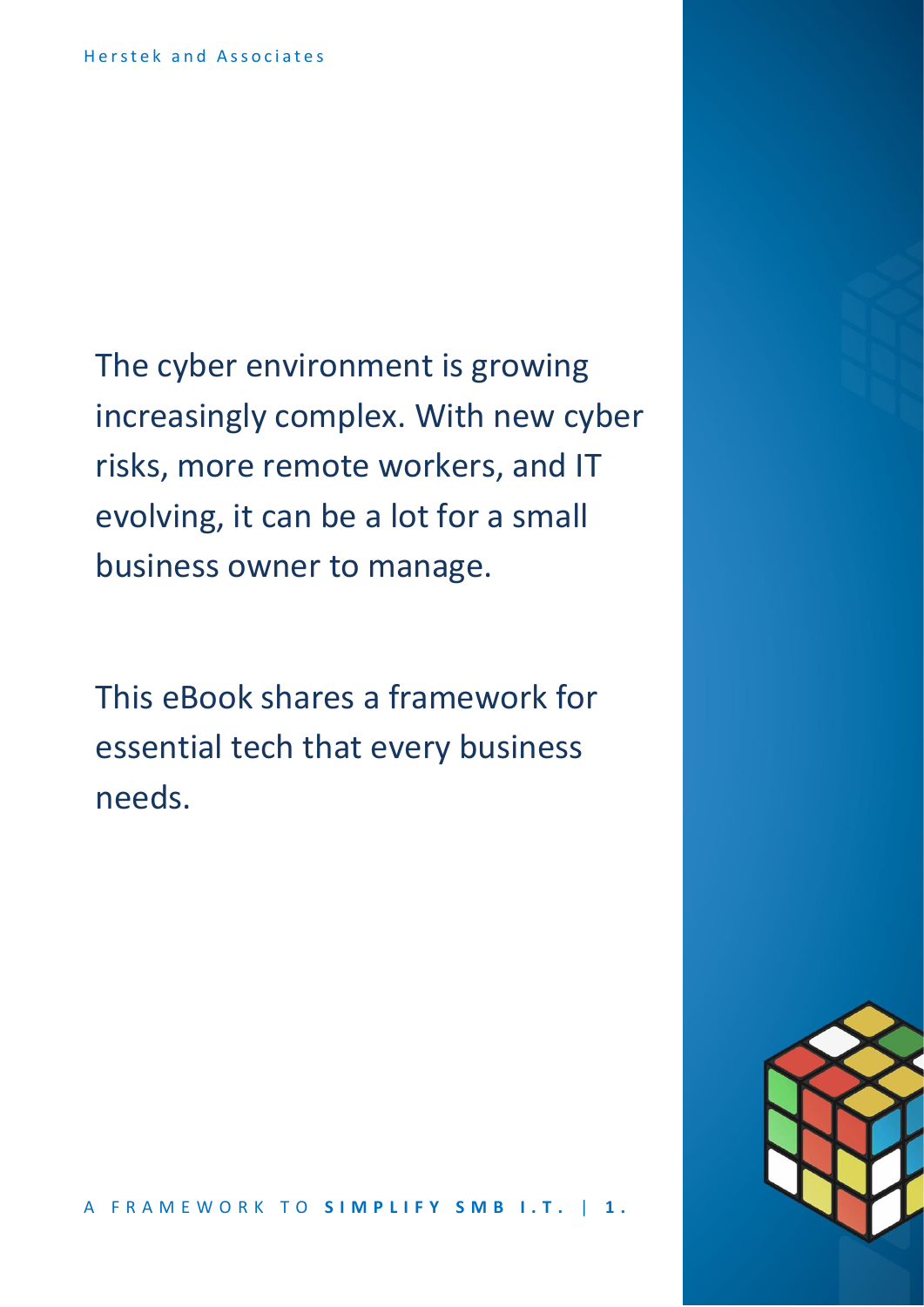#### **CYBER NEEDS CHANGE** A N D G R O W M O R E C H A L L E N G I N G

The small business is famous for needing everyone to pitch in in several different areas. You'll see the owner or, if there is one, office manager taking charge of ordering business technology. Individuals download their own software choices without strategy behind the purchases. If someone needs tech support, the most computer savvy at work figures it out. Everyone assumes the manufacturers of the various technologies are taking care of security.

The global migration to remote work also adds challenges. Those employees working from home are often doing so from their own devices, and they may be using home Wi-Fi networks. Now, your business network stretches well beyond the bounds of your on-premises firewall. Plus, employees continue to download third-party apps you don't know about and that could be compromising their technology. When they connect to your network, your business gets compromised, too.



A F R A M E W O R K T O **S I M P L I F Y S M B I . T .** | **2 .**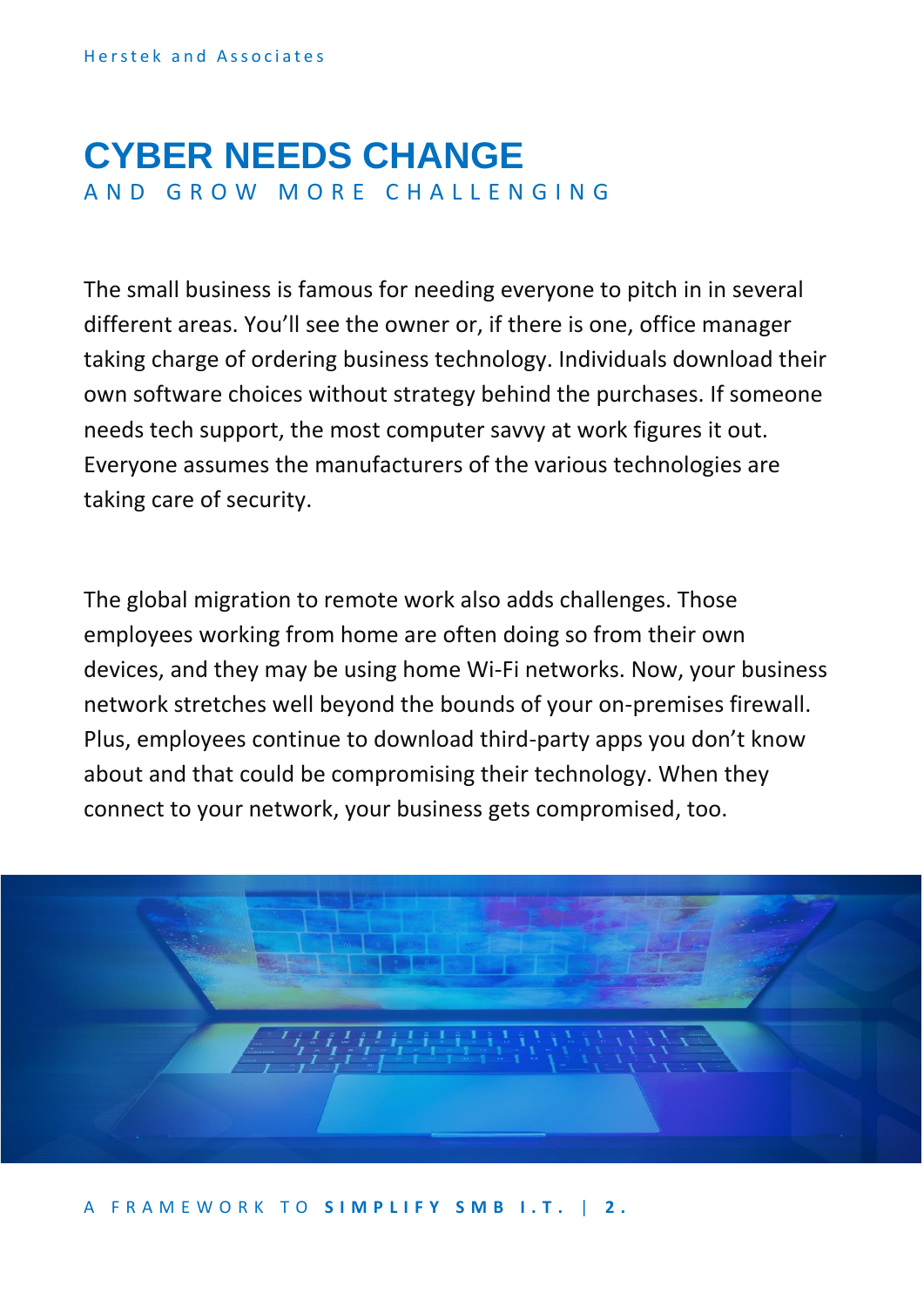At the same time, cybercrime threats are increasing. The number of potential entry points to identify and protect is constantly growing. Bad actors remain highly motivated to attack small business targets. Plus, they are finding ways to take advantage of the new vulnerabilities remote workers represent.

There is just so much IT, it's difficult to keep up with it all. We find it's useful to think about all these IT issues in terms of a four-part framework:

- $\blacksquare$  tech stack;
- security and compliance;
- **•** IT Management ;
- IT Operations.

Looking at technology this way, your small business can better identify IT gaps.

Next, we'll explain the differences between each area in small business tech strategy.

#### WHY IS I.T. SO **COMPLEX?**

To frustrate SMBs. No, not really. But it can feel that way, right?

Business technology is complicated because:

- virtually every business has had to embrace digital transformation;
- every business needs 24/7 uptime and data protection;
- Although cloud computing improves collaboration and agility, it extends the business attack surface;
- most everyone has a computer in their pocket in the form of a smartphone, and they want to use it at work.
- people download unapproved apps to their devices to be more productive, but add risk;
- customer and industry expectations for data security controls are rising;
- cybercriminals continue to target businesses with myriad types of attack.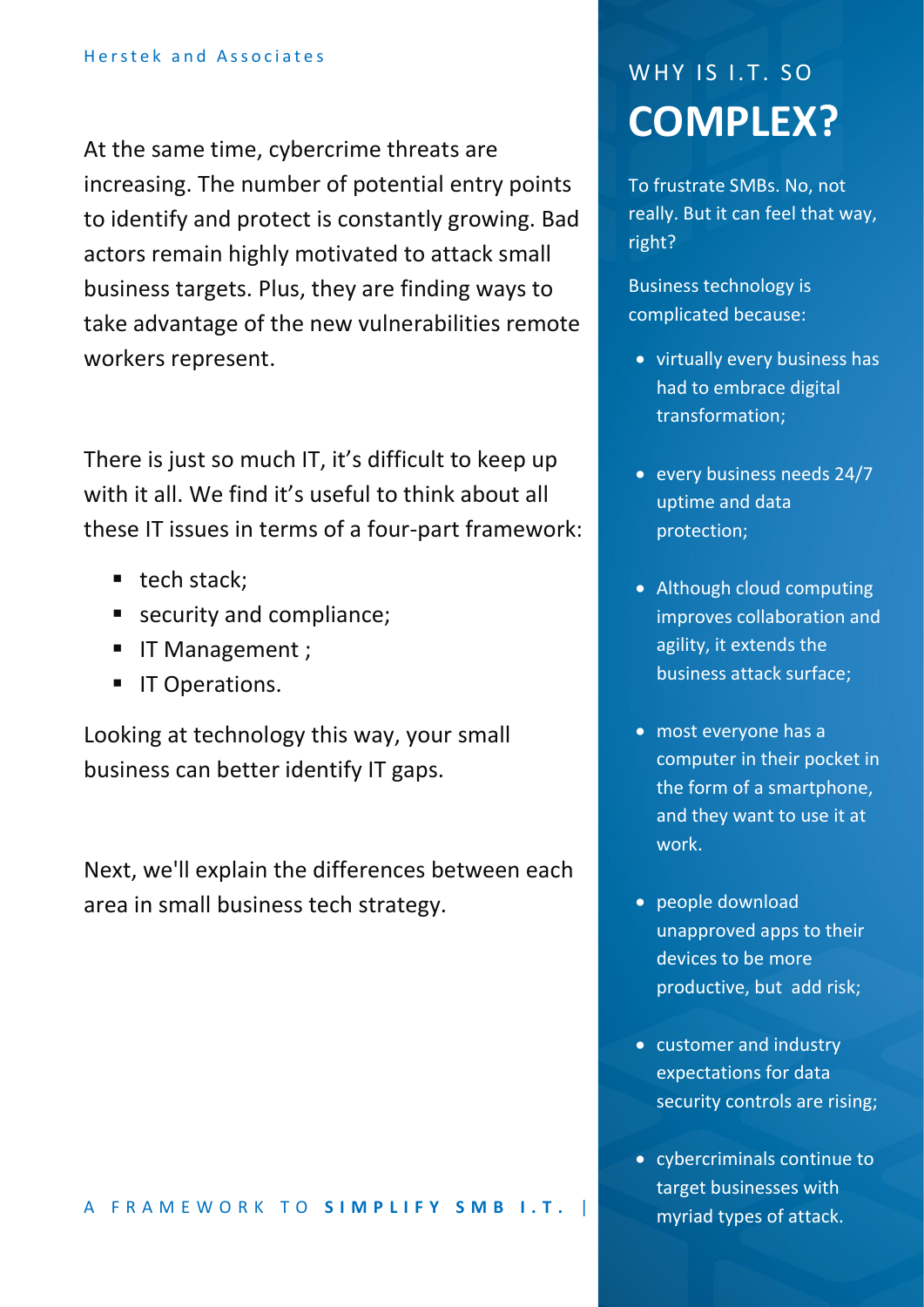## **TECH STACK**



You don't actually stack all your business technology, yet every small business today has a tech stack.

Does anyone at your small business actually understand the full range of technology? We're not just talking about troubleshooting the printer or personal computers. The tech stack includes your routers, switches,

firewall, storage, database, and servers. You might have workstations in the cloud and on-premises. Those are part of the tech stack, too.

The tech stack is also known as IT infrastructure. It consists of everything your business uses to function. That's client-facing technology and backend stuff (operating systems, servers, data storage, and more). You may also have some API services that help you connect different tech stack segments.

Your people need to be confident in the tech stack to get their jobs done. Those in charge of the tech stack focus on reliability, flexibility, and scalability. Budget considerations rank high, too.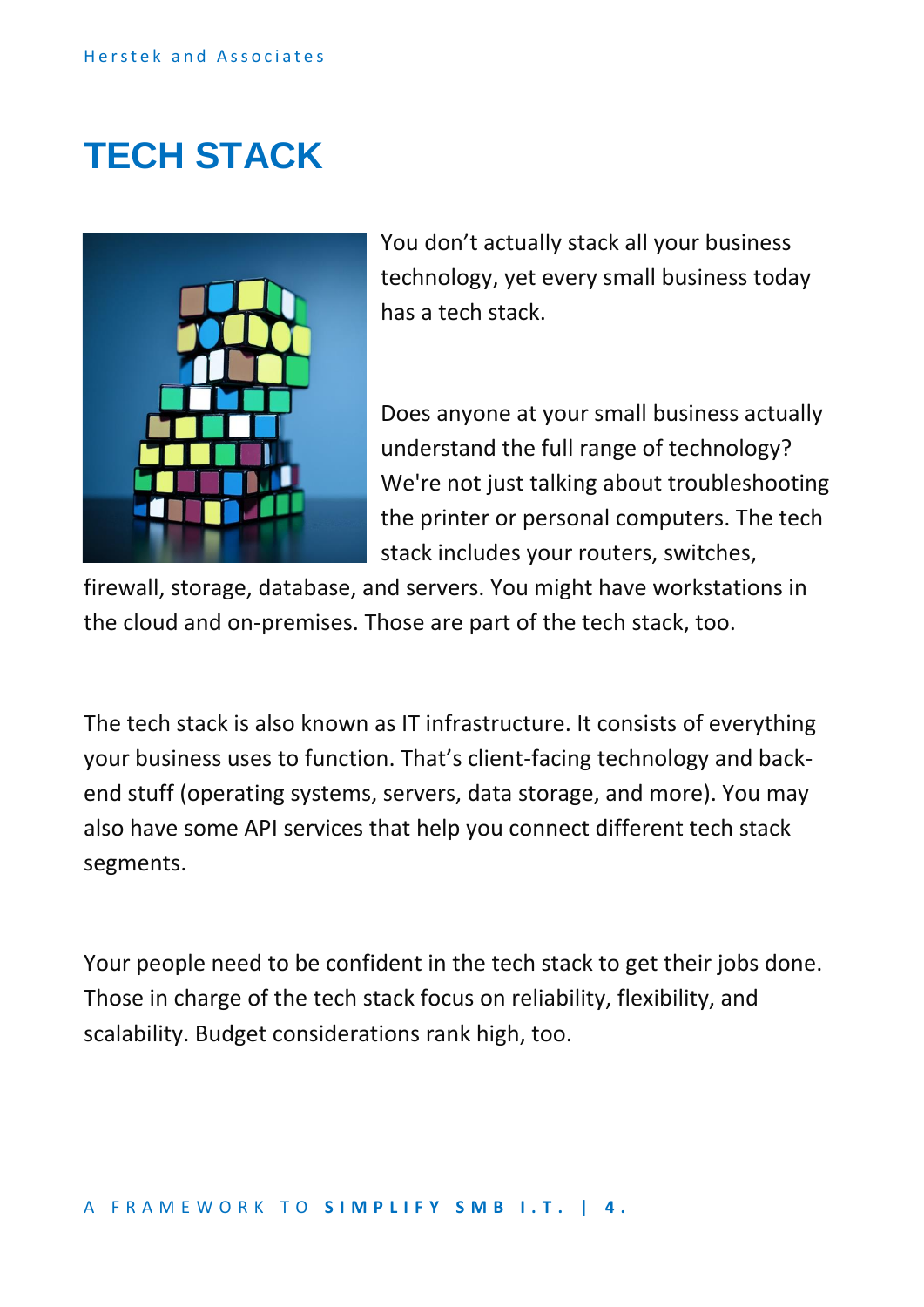#### **SECURITY** A N D C O M P L I A N C E

Every business is at risk of cyberattack. Depending on your industry, you may also face regulatory processes. You might need to comply with security control regulations in healthcare or payment processing or protect personally identifiable information (PII).

No matter the size of your business, you need to:

- **identify** understand cybersecurity risk to systems, people, assets, data, and capabilities;
- **protect** safeguard your infrastructure and limit or contain the impact of a potential cybersecurity event;
- **detect** identify the occurrence of a cybersecurity event in a timely fashion;
- **respond** take action to contain the impact of a potential cybersecurity incident;
- **recover** plan for resilience and to restore any capabilities or services impaired due to a cybersecurity incident.

Your small business needs to keep its technology current and patch against vulnerabilities. But successful security and compliance also requires IT controls. These include multi-factor authentication, identity and access management, encryption, and malware protection.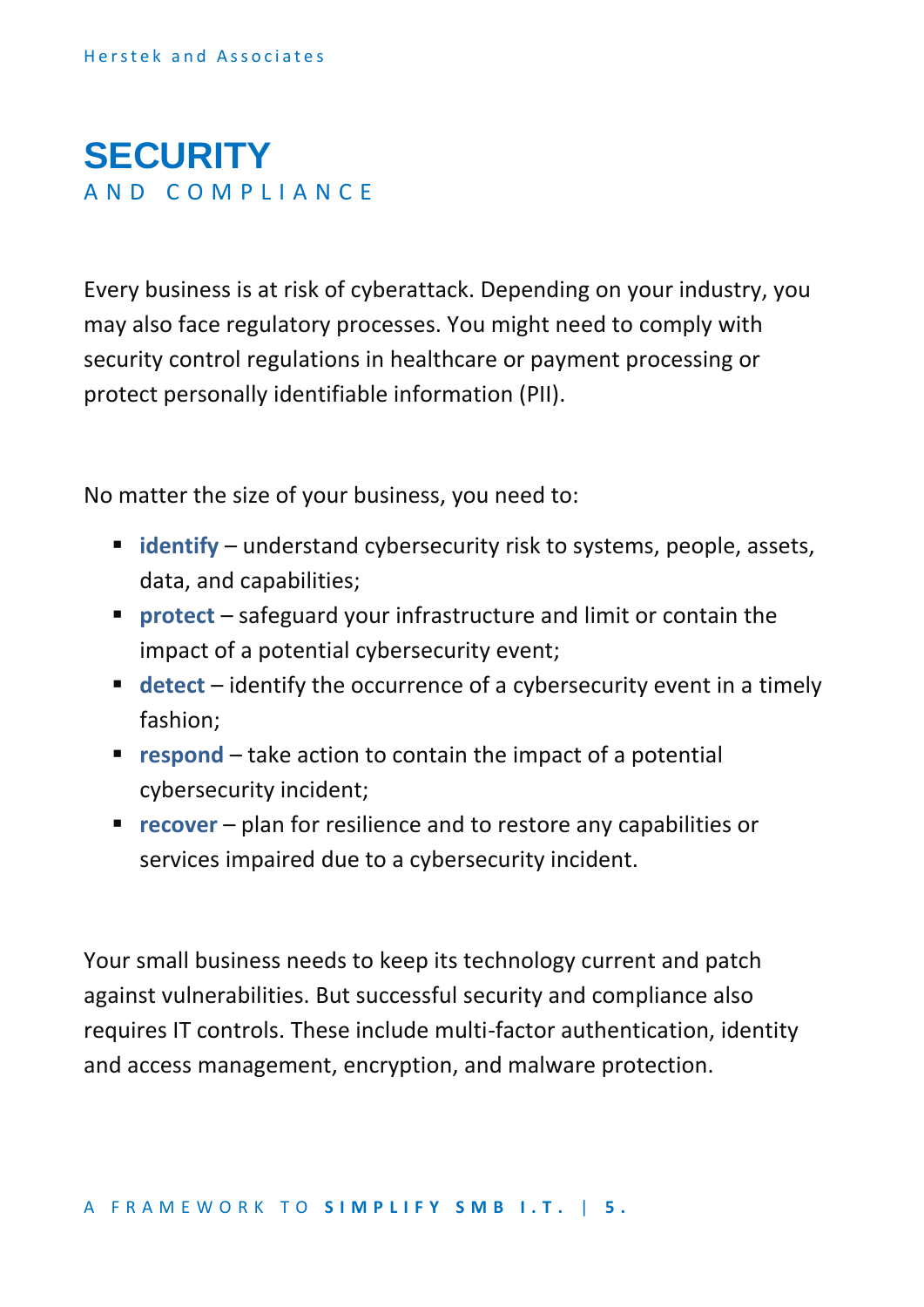## **IT MANAGEMENT**

IT management and IT operations may sound like the same thing, but there are distinctions.

IT management uses a vast array of tools to monitor and manage all business IT assets. They know what hardware and software is deployed and how it's used, and take charge of any upgrades.

The IT management area handles end-to-end delivery of IT services. They manage all infrastructure and system changes working to ensure minimal disruption.

This is also the area that covers the help desk. Probably with more confidence than Jorge, who you actually hired as an accountant. Access requests or password resets? That's IT management. Plus, this area handles bigger problems and also does analysis to prevent a recurrence.



A F R A M E W O R K T O **S I M P L I F Y S M B I . T .** | **6 .**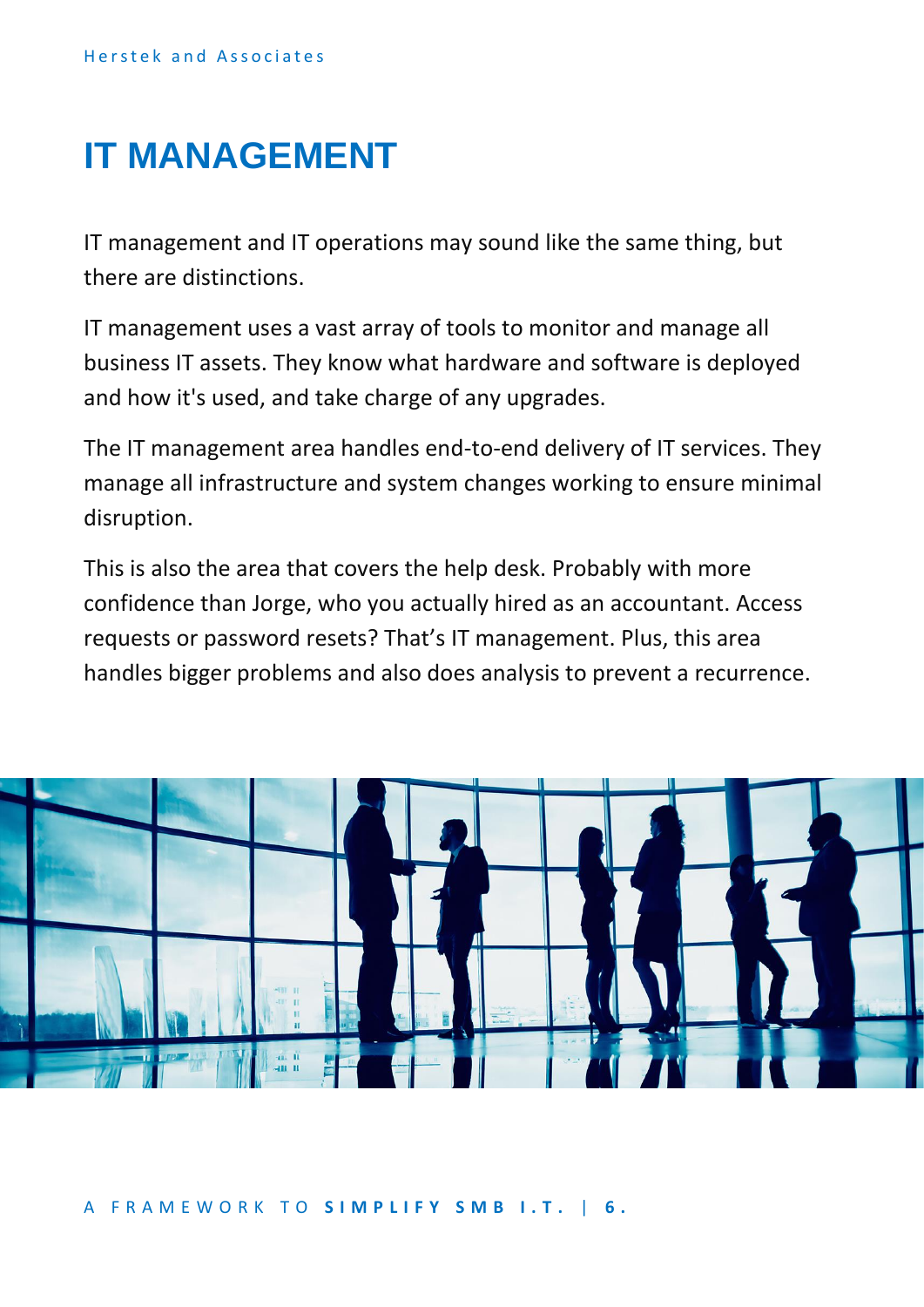## **IT OPERATIONS**

IT operations makes sure business technology is up and running so that users can be at their most productive. They establish the processes and procedures to monitor performance and manage availability. They are responsible for improving:

- customer experience;
- user access:
- service availability;
- internal and external network communications:
- **■** device management;
- disaster recovery.

Successful IT-enabled operations enhance operational efficiency and reduce operational risk.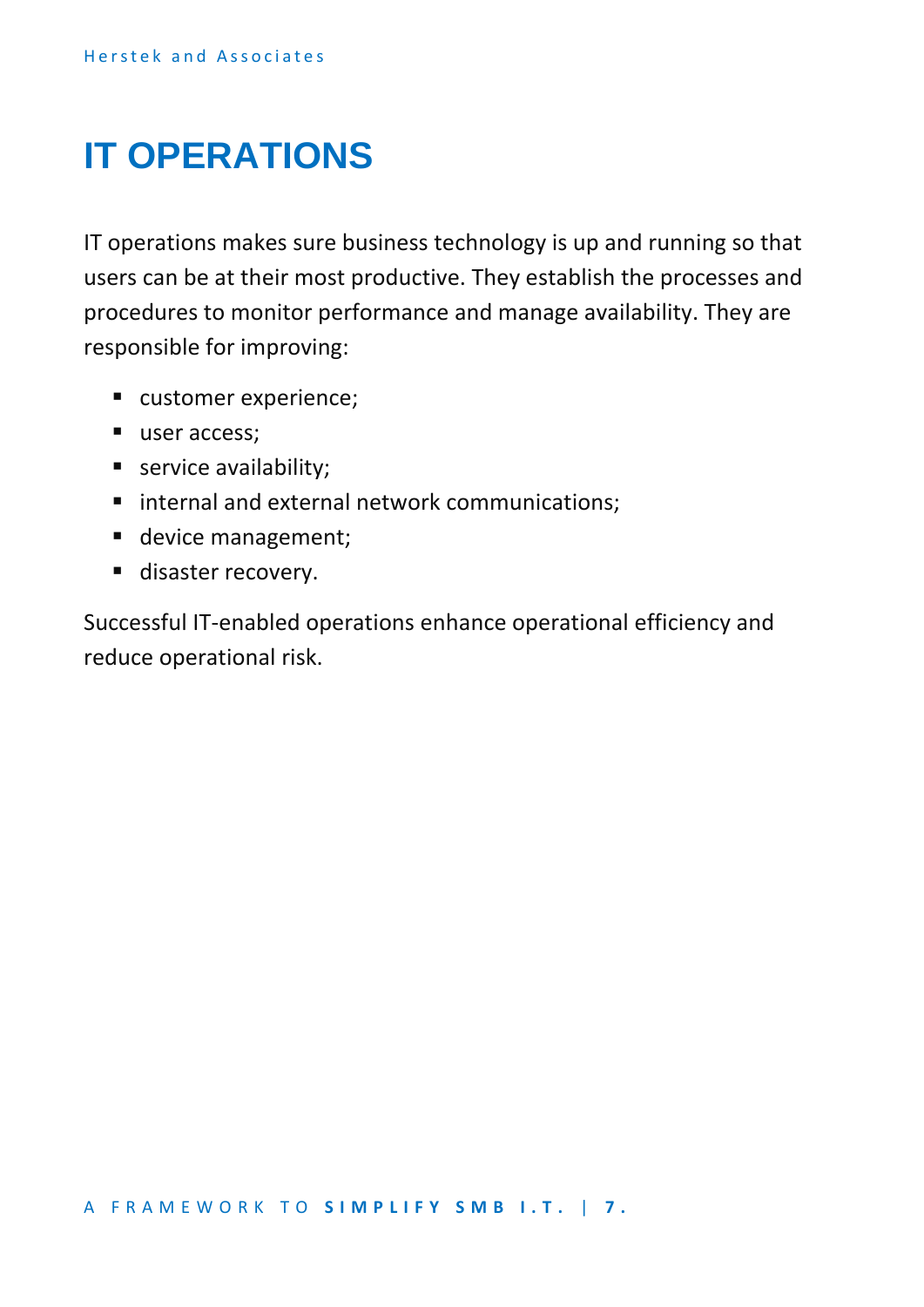## **IDENTIFYING THE GAPS**

IN INFORMATION TECHNOLOGY

This framework supports a more intentional view of small business IT. Aware that you need to pay equal attention to each of these four areas, you will be able to see where you're slipping. Falling behind on business technology can:

- hurt your competitive advantage;
- **E** slow business processes;
- hinder innovation;
- frustrate customers;
- undercut employee engagement efforts;
- risk your compliance;
- lead to a damaging data breach or other downtime.



Your small business may be in a position to hire its own IT team, yet that puts the onus on you to find people to cover each of the framework areas. And it's a tight labor market, especially in IT. You'll need to recruit and train, and keep and develop the team, too. Or you could outsource your business tech to a managed service provider. More on that next.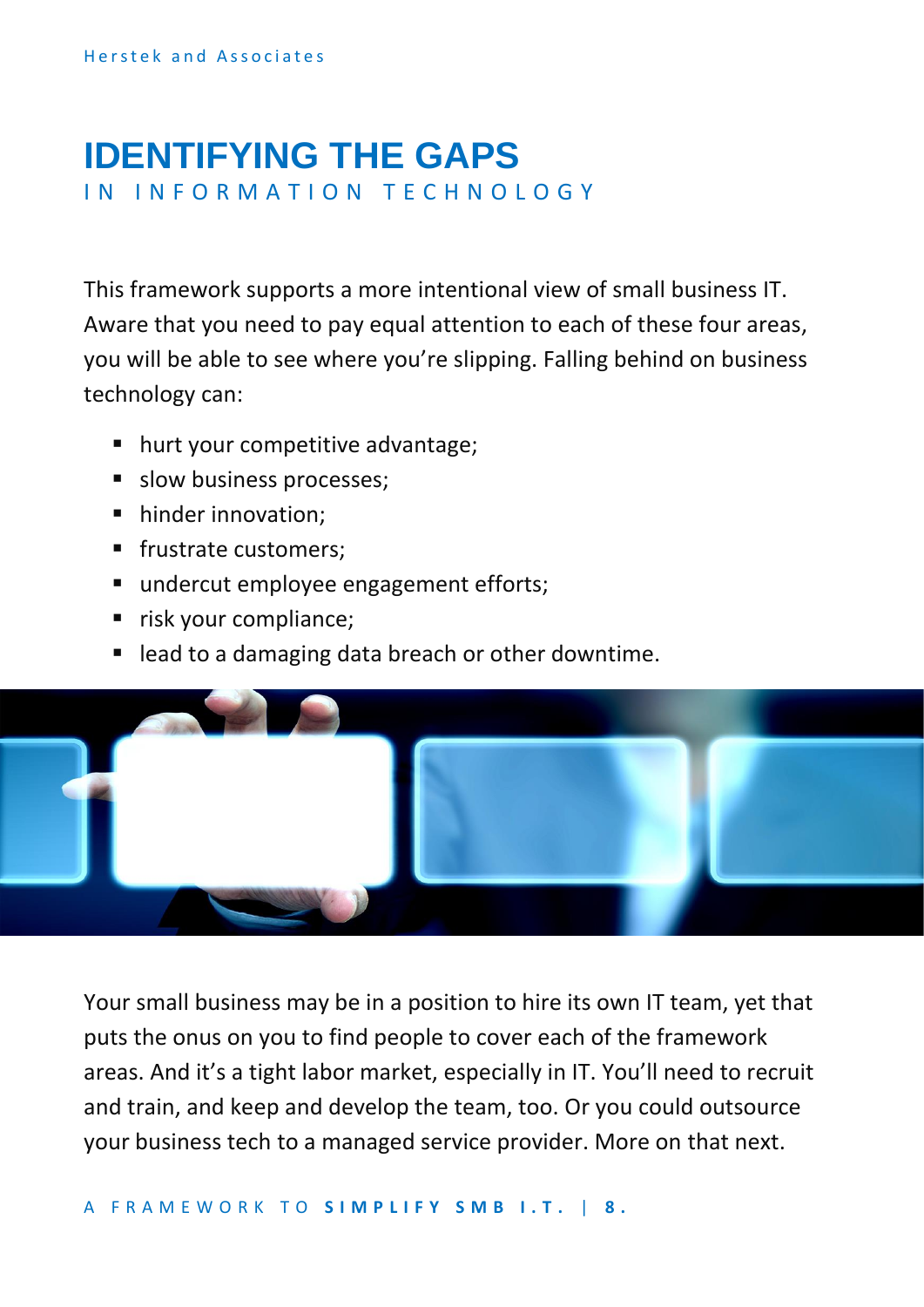#### **BENEFITS OF MSP PARTNERSHIP** WE'RE HERE TO HELP

Working with an MSP, you gain access to IT experts with skills in all four framework areas. We keep current on tech stack innovation, security and compliance, and IT management and operations. It's not as daunting for us, because IT is our business.

An MSP gets to know your unique needs and suggests the best IT strategies. We can consult on the best hardware and software for your particular needs. We can manage your IT and secure your networks. We'll also spearhead digital business transformation for your business.

We're here to help. Contact us to learn more about our IT strategy and support offerings for small business.